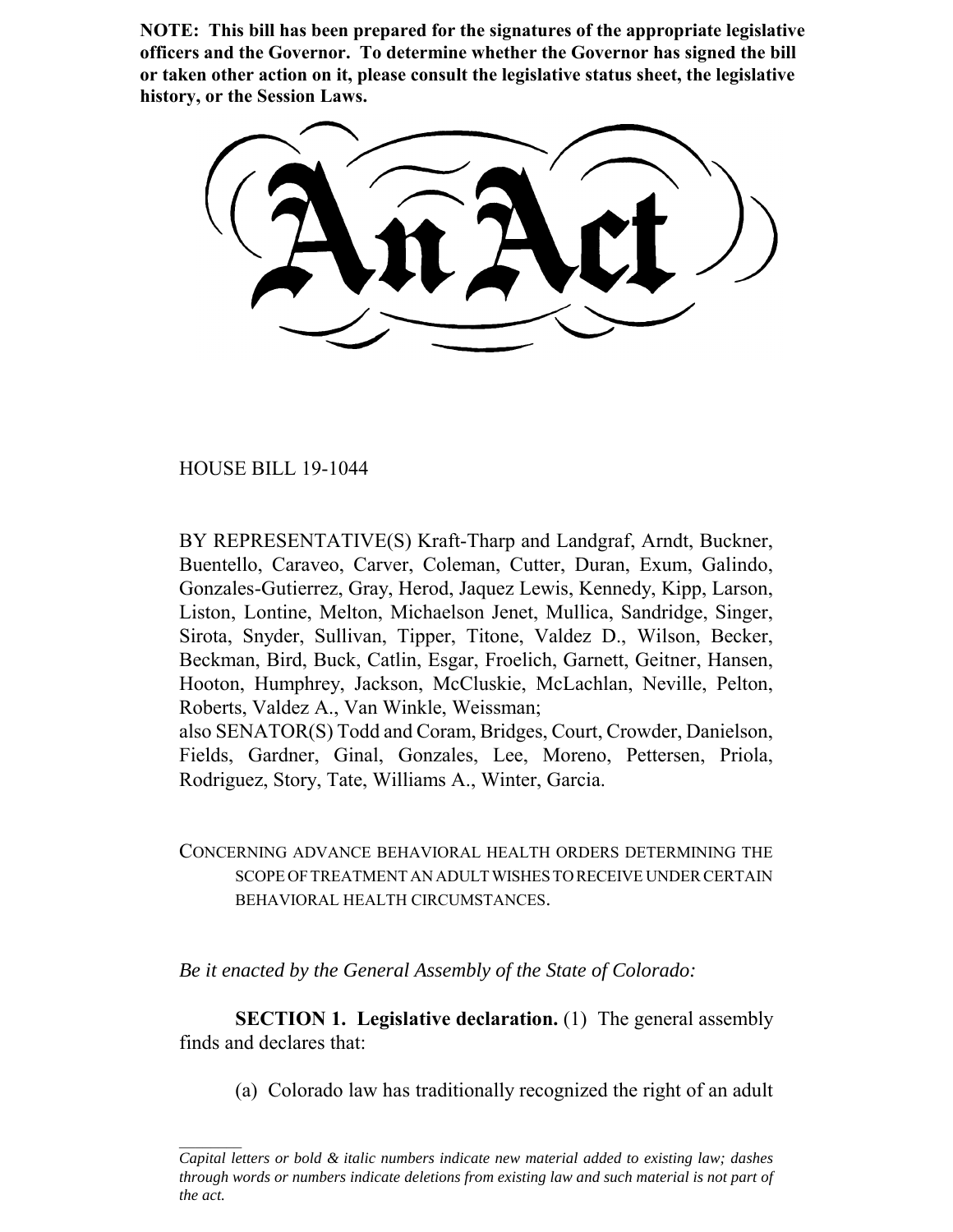or his or her authorized agent to accept or reject health care or treatment;

(b) Each adult has the right to establish instructions for the administration of behavioral health treatment;

(c) Current instruments for making instructions concerning medical orders for scope of treatment do not adequately address the complexities associated with behavioral health treatment; and

(d) Adults with behavioral health disorders are in particular need of a consistent method for identifying and communicating critical behavioral health treatment history, decisions, and preferences that each sector of the health care community will recognize and follow.

(2) The general assembly therefore concludes that it is in the best interests of the people of Colorado to create a behavioral health orders for scope of treatment. Consistent with the goal of enhancing patient-centered, compassionate care through methods to enhance continuity and communication across health care settings, behavioral health orders for scope of treatment will provide a process for timely discussion between adults, their health care providers, and their authorized agents about behavioral health treatment, and will ensure those preferences are clearly and unequivocally documented.

**SECTION 2.** In Colorado Revised Statutes, **add** part 2 to article 18.7 of title 15 as follows:

# PART 2

# DIRECTIVES CONCERNING BEHAVIORAL HEALTH ORDERS FOR SCOPE OF TREATMENT

**15-18.7-201. Definitions.** AS USED IN THIS PART 2, UNLESS THE CONTEXT OTHERWISE REQUIRES:

(1) "ADULT" MEANS A PERSON EIGHTEEN YEARS OF AGE OR OLDER.

(2) "AGENT" MEANS A PERSON EIGHTEEN YEARS OF AGE OR OLDER WHO IS AUTHORIZED BY AN ADULT TO MAKE DECISIONS CONCERNING BEHAVIORAL HEALTH TREATMENT, MEDICATION, AND ALTERNATIVE TREATMENT FOR THE ADULT TO THE EXTENT AUTHORIZED BY THE ADULT.

#### PAGE 2-HOUSE BILL 19-1044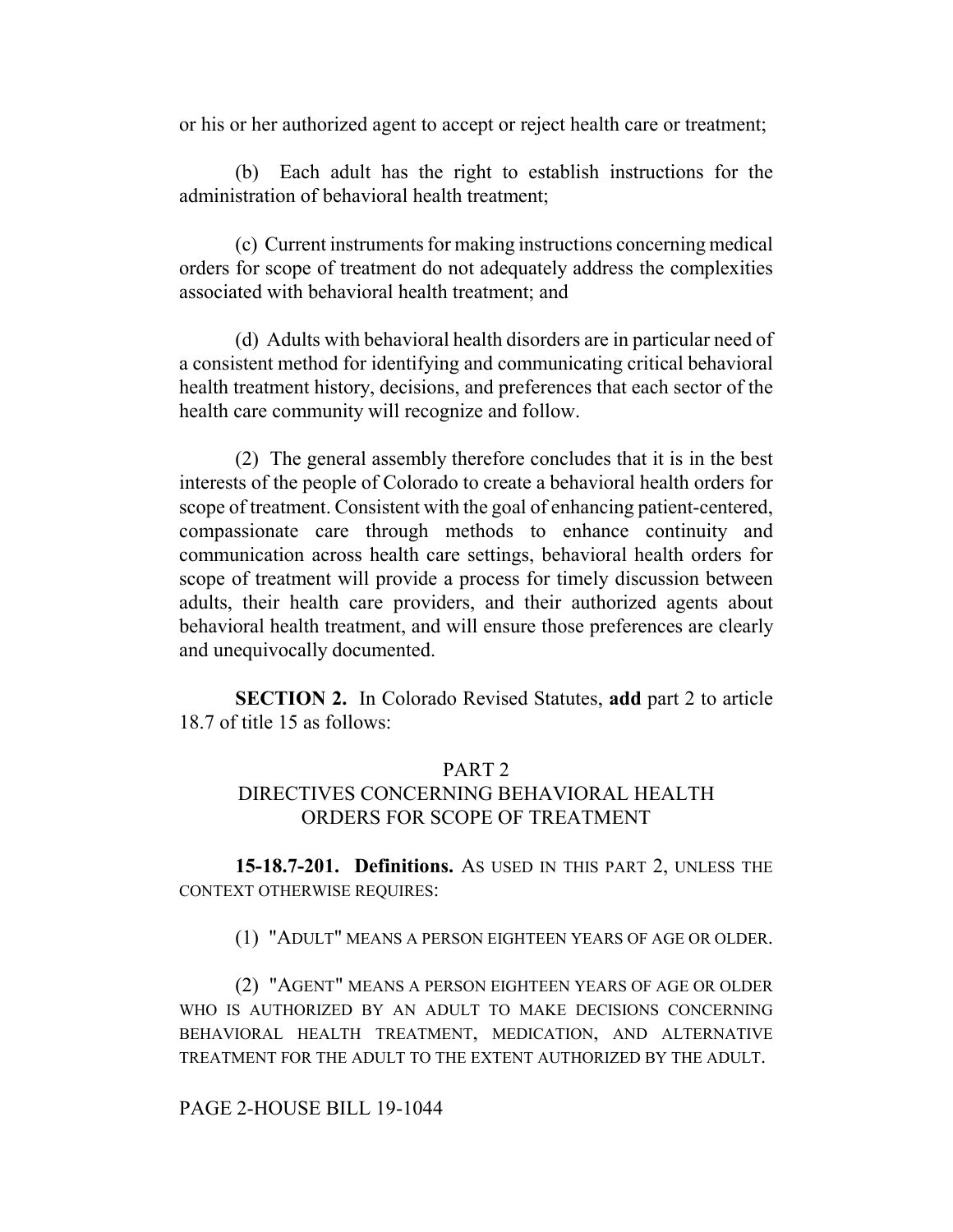(3) "BEHAVIORAL HEALTH" HAS THE SAME MEANING AS SET FORTH IN SECTION 27-60-100.3 (1).

(4) "BEHAVIORAL HEALTH ORDERS FOR SCOPE OF TREATMENT", "BEHAVIORAL HEALTH ORDERS FORM", OR "PSYCHIATRIC ADVANCE DIRECTIVE" MEANS A WRITTEN INSTRUCTION, CREATED PURSUANT TO SECTION 15-18.7-202, CONCERNING BEHAVIORAL HEALTH TREATMENT, MEDICATION, AND ALTERNATIVE TREATMENT DECISIONS, PREFERENCES, AND HISTORY TO BE MADE ON BEHALF OF THE ADULT WHO PROVIDED THE INSTRUCTION.

(5) "BEHAVIORAL HEALTH TREATMENT" MEANS THE PROVISION, WITHHOLDING, OR WITHDRAWAL OF ANY BEHAVIORAL HEALTH:

- (a) EXAMINATION;
- (b) SERVICE;
- (c) PROCEDURE; OR
- (d) MEDICATION.

(6) "DISINTERESTED WITNESS" MEANS AN ADULT OTHER THAN A SPOUSE, PARTNER IN A CIVIL UNION, DOMESTIC PARTNER, ROMANTIC PARTNER, CHILD, PARENT, SIBLING, GRANDCHILD, GRANDPARENT, HEALTH CARE PROVIDER, PERSON WHO AT THE TIME OF THE ADULT'S SIGNATURE HAS A CLAIM AGAINST ANY PORTION OF THE ADULT'S ESTATE AT THE TIME OF THE ADULT'S DEATH, OR PERSON WHO KNOWS OR BELIEVES THAT HE OR SHE HAS AN ENTITLEMENT TO ANY PORTION OF THE ADULT'S ESTATE AT THE TIME OF THE ADULT'S DEATH EITHER AS A BENEFICIARY OF A WILL THAT EXISTS AT THE TIME OF THE ADULT'S SIGNATURE OR AS AN HEIR AT LAW, WHO CAN ATTEST THAT THE ADULT EXECUTING THE BEHAVIORAL HEALTH ORDERS FORM WAS OF SOUND MIND AND FREE OF COERCION WHEN HE OR SHE SIGNED THE BEHAVIORAL HEALTH ORDERS FORM.

(7) "EMERGENCY MEDICAL SERVICE PERSONNEL" MEANS:

(a) AN EMERGENCY MEDICAL SERVICE PROVIDER WHO IS CERTIFIED OR LICENSED BY THE DEPARTMENT OF PUBLIC HEALTH AND ENVIRONMENT, CREATED AND EXISTING PURSUANT TO SECTION 25-1-102;

#### PAGE 3-HOUSE BILL 19-1044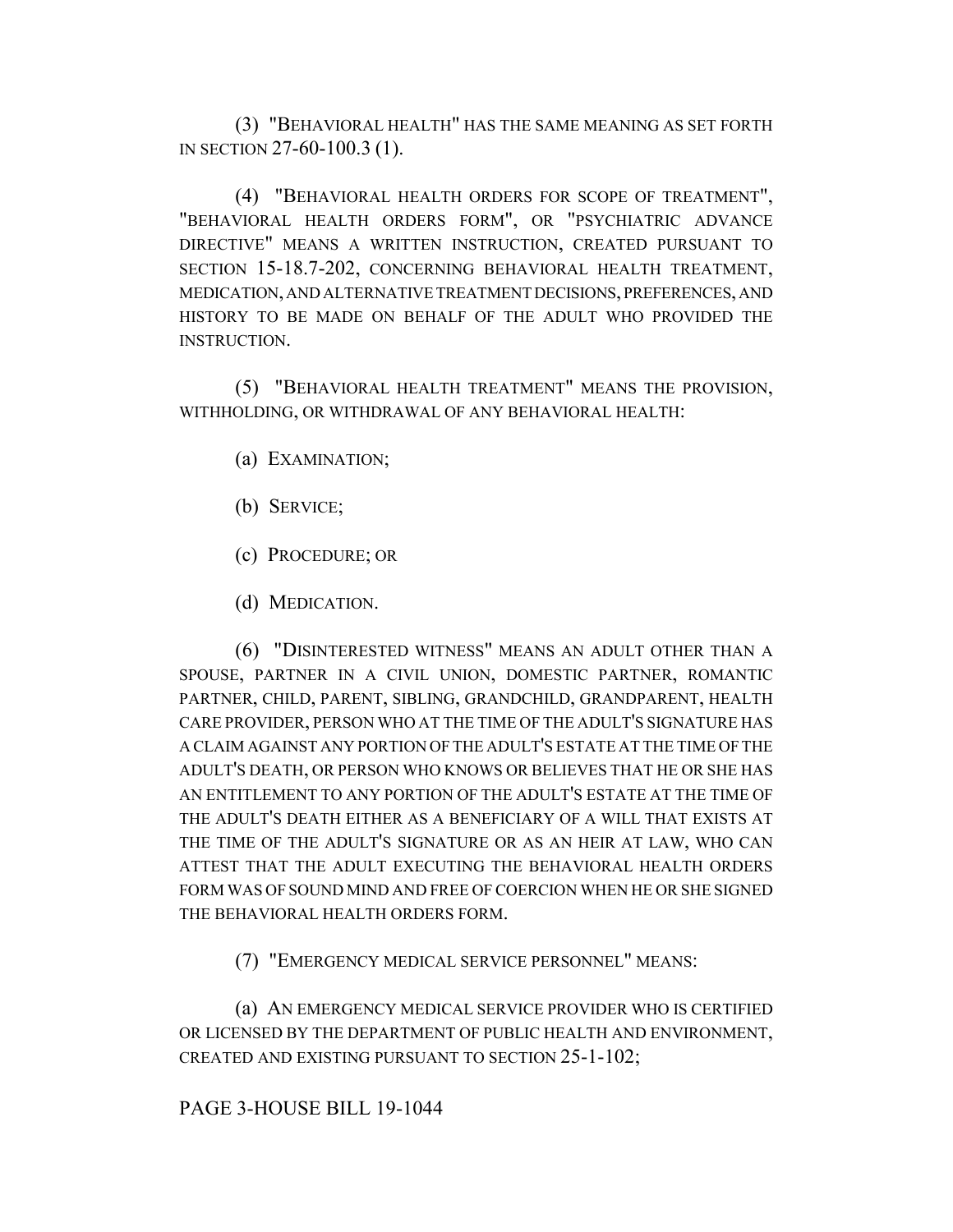(b) AN EMERGENCY MEDICAL RESPONDER OR A REGISTERED EMERGENCY MEDICAL RESPONDER, AS DEFINED IN SECTION 25-3.5-1102 (1) AND  $(3)$ ;

(c) A CRISIS RESPONSE SYSTEM CONTRACTOR, AS DEFINED IN SECTION 27-60-100.3 (4).

(8) "HEALTH CARE FACILITY" MEANS:

(a) A HOSPITAL;

(b) A HOSPICE INPATIENT RESIDENCE;

(c) A NURSING FACILITY;

(d) A DIALYSIS TREATMENT FACILITY;

(e) AN ASSISTED LIVING RESIDENCE;

(f) AN ENTITY THAT PROVIDES HOME-BASED AND COMMUNITY-BASED SERVICES;

(g) A HOSPICE OR HOME HEALTH CARE AGENCY;

(h) THE COLORADO MENTAL HEALTH INSTITUTE AT FORT LOGAN;

(i) THE COLORADO MENTAL HEALTH INSTITUTE AT PUEBLO; OR

(j) ANOTHER FACILITY THAT PROVIDES OR CONTRACTS TO PROVIDE HEALTH CARE SERVICES, WHICH FACILITY IS LICENSED, CERTIFIED, OR OTHERWISE AUTHORIZED OR PERMITTED BY LAW TO PROVIDE MEDICAL TREATMENT.

(9) "HEALTH CARE PROVIDER" MEANS:

(a) A PHYSICIAN OR OTHER INDIVIDUAL WHO PROVIDES MEDICAL TREATMENT TO AN ADULT AND WHO IS LICENSED, CERTIFIED, OR OTHERWISE AUTHORIZED OR PERMITTED BY LAW TO PROVIDE MEDICAL TREATMENT OR WHO IS EMPLOYED BY OR ACTING FOR SUCH AN AUTHORIZED PERSON;

PAGE 4-HOUSE BILL 19-1044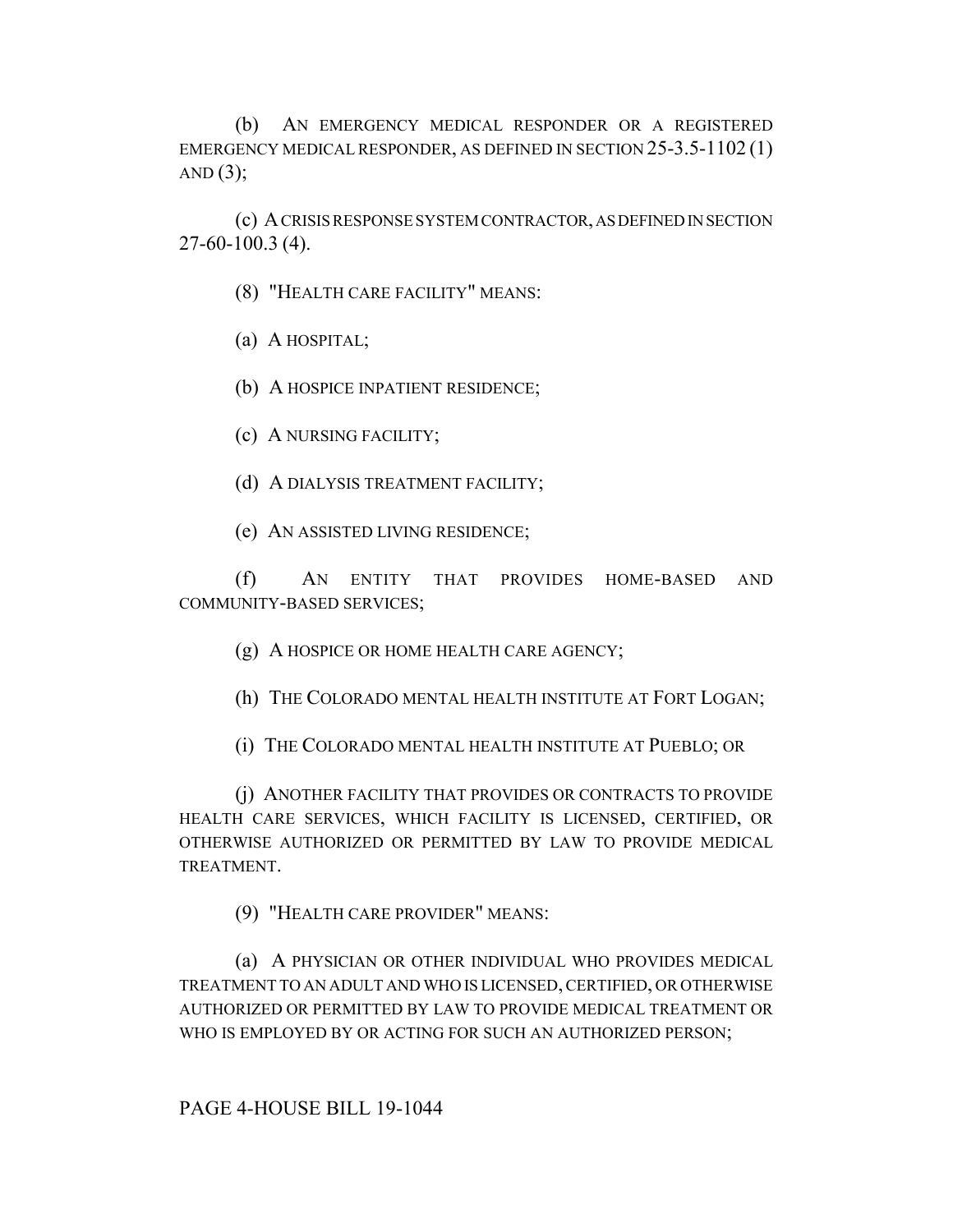(b) A PROFESSIONAL PERSON, AS DEFINED IN SECTION 27-65-102  $(17)$ ;

(c) A MENTAL HEALTH PROFESSIONAL LICENSED, CERTIFIED, OR REGISTERED PURSUANT TO ARTICLE 43 OF TITLE 12; OR

(d) ANY OTHER HEALTH CARE PROVIDER REGULATED BY THE STATE WHEN ENGAGED IN ASSISTING CONSUMERS WITH BEHAVIORAL HEALTH CARE ACCESS AND COVERAGE ISSUES.

(10) "SOUND MIND" MEANS THE ABILITY TO PROVIDE INFORMED CONSENT TO OR REFUSAL OF BEHAVIORAL HEALTH TREATMENT OR THE ABILITY TO MAKE AN INFORMED BEHAVIORAL HEALTH CARE BENEFIT DECISION.

**15-18.7-202. Behavioral health orders for scope of treatment form contents - effect.** (1) A BEHAVIORAL HEALTH ORDERS FORM MUST INCLUDE THE FOLLOWING INFORMATION CONCERNING THE ADULT WHOSE BEHAVIORAL HEALTH TREATMENT, MEDICATION, AND ALTERNATIVE TREATMENT ARE THE SUBJECT OF THE BEHAVIORAL HEALTH ORDERS FORM:

(a) THE ADULT'S NAME, DATE OF BIRTH, AND GENDER;

(b) THE ADULT'S EYE AND HAIR COLOR;

(c) THE ADULT'S RACE OR ETHNIC BACKGROUND;

(d) THE ADULT'S INSTRUCTIONS CONCERNING BEHAVIORAL HEALTH TREATMENT;

(e) THE ADULT'S INSTRUCTIONS CONCERNING MEDICATION, INCLUDING PRIMARY AND ALTERNATIVE INSTRUCTIONS;

(f) THE ADULT'S INSTRUCTIONS CONCERNING ALTERNATIVE TREATMENT;

(g) THE ADULT'S INSTRUCTIONS CONCERNING APPOINTING AN AGENT OR NOT APPOINTING AN AGENT. IF THE ADULT CHOOSES TO APPOINT AN AGENT, HE OR SHE MUST INCLUDE: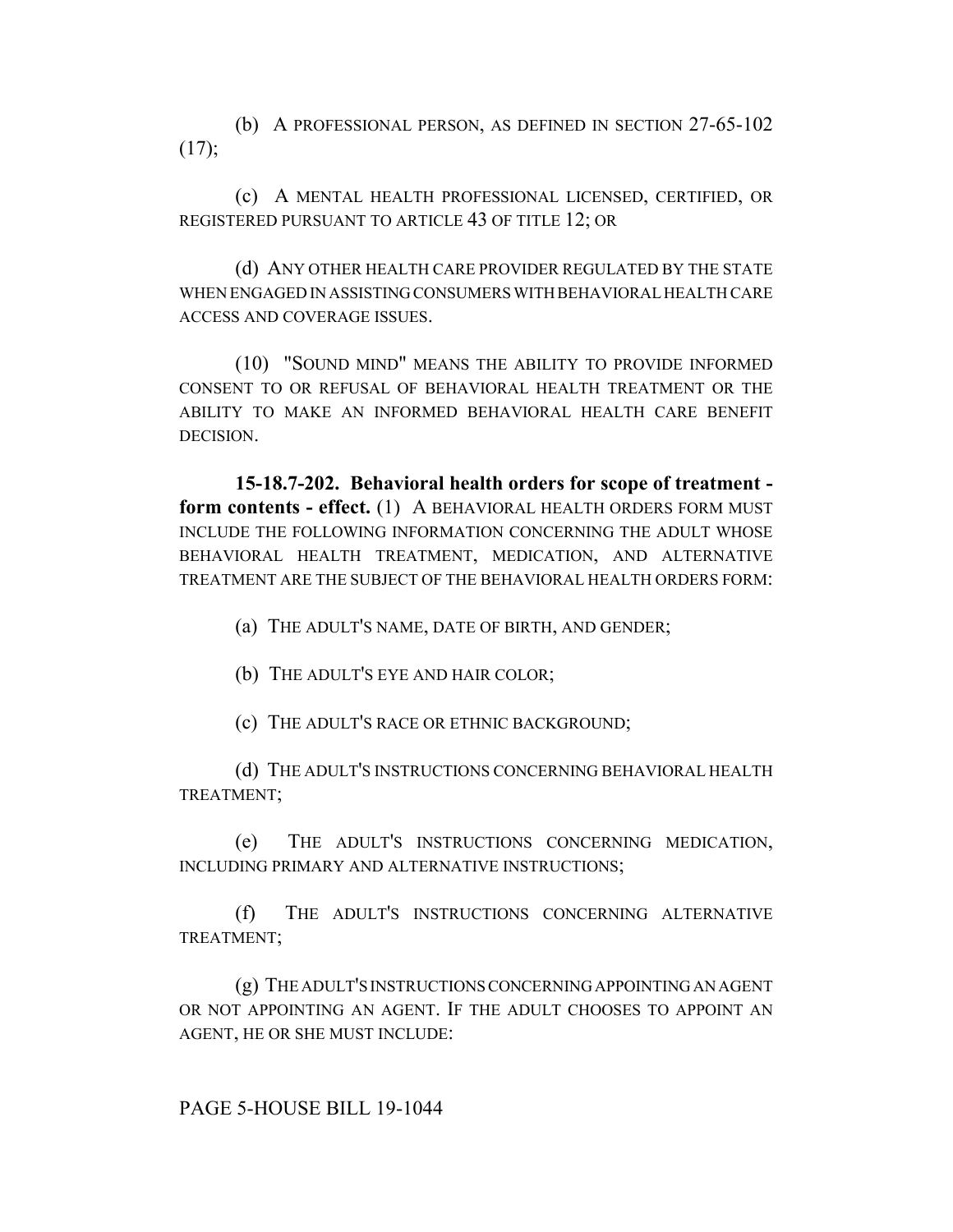(I) THE NAME, ADDRESS, AND TELEPHONE NUMBER OF THE AGENT; AND

(II) THE SCOPE OF THE AGENT'S AUTHORITY WHEN ACTING ON BEHALF OF THE ADULT. THE SCOPE OF THE AGENT'S AUTHORITY MUST BE EITHER:

(A) THE AGENT IS LIMITED TO EXECUTING THE ADULT'S INSTRUCTIONS DETAILED ON THE BEHAVIORAL HEALTH ORDERS FORM; OR

(B) THE AGENT HAS AUTHORITY TO MAKE DECISIONS CONCERNING BEHAVIORAL HEALTH TREATMENT, MEDICATION, AND ALTERNATIVE TREATMENT ON BEHALF OF THE ADULT;

(h) THE ADULT'S SIGNATURE OR MARK, AND THE DATE THAT THE ADULT SIGNED THE BEHAVIORAL HEALTH ORDERS FORM;

(i) TWO DISINTERESTED WITNESSES' SIGNATURES OR MARKS, AND THE DATE THAT THE DISINTERESTED WITNESSES SIGNED THE BEHAVIORAL HEALTH ORDERS FORM;

(j) THE AGENT'S SIGNATURE OR MARK, AND THE DATE THAT THE AGENT SIGNED THE BEHAVIORAL HEALTH ORDERS FORM, IF APPLICABLE;

(k) THE NAME, ADDRESS, AND TELEPHONE NUMBER OF THE ADULT'S HEALTH CARE PROVIDER, IF APPLICABLE; AND

(l) THE NAME OF THE HEALTH CARE FACILITY IN WHICH THE ADULT IS ENROLLED, IF APPLICABLE.

(2) A BEHAVIORAL HEALTH ORDERS FORM IS EFFECTIVE UPON COMPLIANCE WITH THIS SECTION.

(3) A BEHAVIORAL HEALTH ORDERS FORM IS EFFECTIVE FOR TWO YEARS FOLLOWING THE DATE THAT THE ADULT SIGNED THE BEHAVIORAL HEALTH ORDERS FORM, UNLESS THE ADULT EXECUTES A NEW BEHAVIORAL HEALTH ORDERS FORM, OR AMENDS OR REVOKES THE BEHAVIORAL HEALTH ORDERS FORM, BEFORE THE BEHAVIORAL HEALTH ORDERS FORM BECOMES INEFFECTIVE.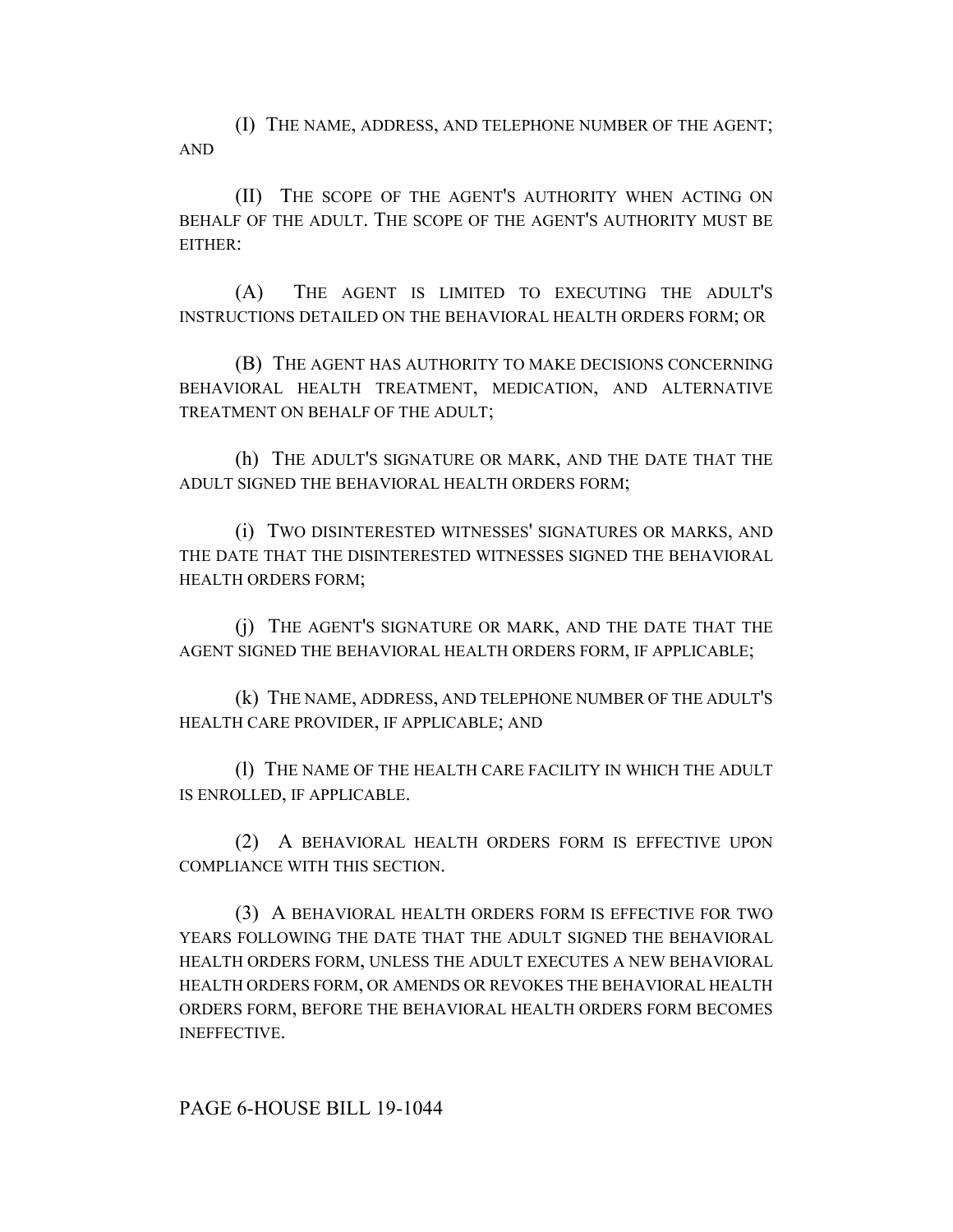(4) NOTHING IN THIS PART 2 ALLOWS AN ADULT TO INCLUDE IN HIS OR HER BEHAVIORAL HEALTH ORDERS FORM AN INSTRUCTION THAT EXEMPTS THE ADULT FROM AN INVOLUNTARY EMERGENCY PROCEDURE OR COMMITMENT AUTHORIZED PURSUANT TO STATE LAW. ANY INSTRUCTION THAT ATTEMPTS TO EXEMPT THE ADULT FROM AN INVOLUNTARY EMERGENCY PROCEDURE OR COMMITMENT AUTHORIZED PURSUANT TO STATE LAW IS VOID.

(5) A BEHAVIORAL HEALTH ORDERS FORM MAY BE ADMISSIBLE IN A HEARING PURSUANT TO SECTION 27-65-111 FOR THE PURPOSE OF ESTABLISHING THE ADULT'S BEHAVIORAL HEALTH TREATMENT, MEDICATION, AND ALTERNATIVE TREATMENT HISTORY, DECISIONS, AND PREFERENCES TO BE MADE ON BEHALF OF THE ADULT DURING AN INVOLUNTARY EMERGENCY PROCEDURE OR COMMITMENT AUTHORIZED PURSUANT TO STATE LAW.

(6) NOTHING IN THIS PART 2 MEANS THAT AN ADULT WHO HAS EXECUTED A BEHAVIORAL HEALTH ORDERS FORM HAS WAIVED THE RIGHT TO A HEARING BEFORE THE COURT OR JURY PURSUANT TO SECTION 27-65-111.

(7) NOTHING IN THIS PART 2 MEANS THAT AN ADULT WHO HAS EXECUTED A BEHAVIORAL HEALTH ORDERS FORM HAS CONSENTED TO A PETITION FOR INVOLUNTARY ADMINISTRATION OF MEDICATION AUTHORITY PURSUANT TO SECTION 27-65-111 (5).

**15-18.7-203. Amendment and revocation of a behavioral health orders for scope of treatment.** (1) THE ADULT MAY AMEND OR REVOKE ALL OR PART OF HIS OR HER BEHAVIORAL HEALTH ORDERS FORM AT ANY TIME.

(2) AN AMENDED BEHAVIORAL HEALTH ORDERS FORM IS EFFECTIVE FOR TWO YEARS FOLLOWING THE DATE THAT THE ADULT SIGNED THE AMENDED BEHAVIORAL HEALTH ORDERS FORM, UNLESS THE ADULT EXECUTES A NEW BEHAVIORAL HEALTH ORDERS FORM, OR AMENDS OR REVOKES THE AMENDED BEHAVIORAL HEALTH ORDERS FORM, BEFORE THE AMENDED BEHAVIORAL HEALTH ORDERS FORM BECOMES INEFFECTIVE.

(3) IN ORDER TO EXECUTE A VALID AMENDMENT OR REVOCATION, THE ADULT MUST:

(a) EXECUTE A NEW BEHAVIORAL HEALTH ORDERS FORM; OR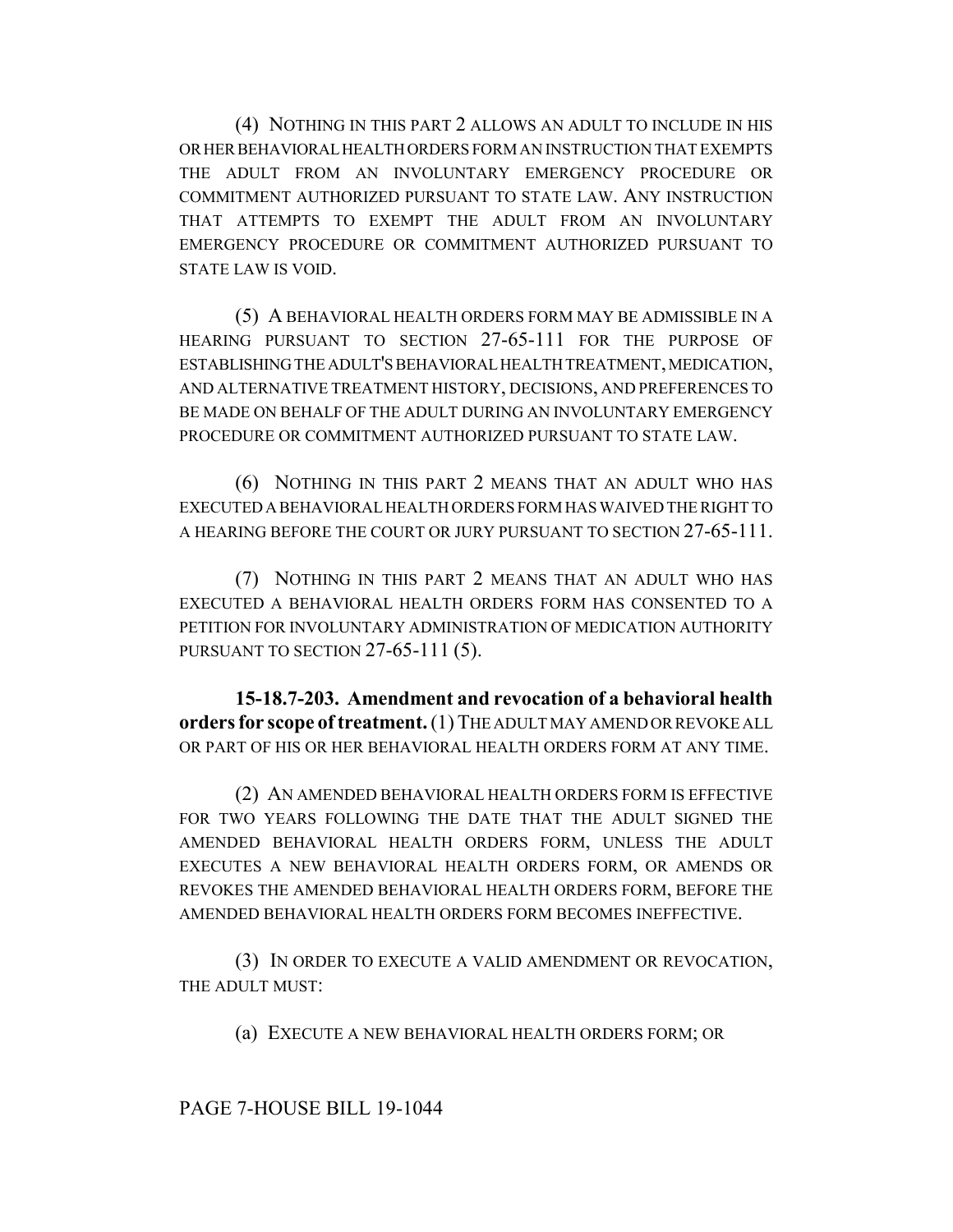(b) MARK THE EXISTING BEHAVIORAL HEALTH ORDERS FORM IN A MANNER THAT CLEARLY COMMUNICATES THE INTENT TO AMEND OR REVOKE ALL OR PART OF THE BEHAVIORAL HEALTH ORDERS FORM.

(4) IN ORDER FOR THE AMENDMENT OR REVOCATION TO BE VALID, THE AMENDMENT OR REVOCATION MUST INCLUDE:

(a) THE ADULT'S SIGNATURE OR MARK, AND THE DATE THAT THE ADULT EXECUTED THE NEW BEHAVIORAL HEALTH ORDERS FORM OR AMENDED OR REVOKED THE BEHAVIORAL HEALTH ORDERS FORM;

(b) TWO DISINTERESTED WITNESSES' SIGNATURES OR MARKS, AND THE DATE THAT THE DISINTERESTED WITNESSES SIGNED THE NEW BEHAVIORAL HEALTH ORDERS FORM OR THE AMENDED OR REVOKED BEHAVIORAL HEALTH ORDERS FORM; AND

(c)  $(I)$  EXCEPT AS PROVIDED IN SUBSECTION  $(4)(c)(II)$  OF THIS SECTION, THE AGENT'S SIGNATURE OR MARK, AND THE DATE THAT THE AGENT SIGNED THE NEW BEHAVIORAL HEALTH ORDERS FORM OR THE AMENDED OR REVOKED BEHAVIORAL HEALTH ORDERS FORM, IF APPLICABLE.

(II) AN AGENT'S SIGNATURE OR MARK MUST NOT BE REQUIRED FOR AN AMENDMENT TO BE VALID IF THE ADULT IS AMENDING THE BEHAVIORAL HEALTH ORDERS FORM TO REMOVE THE AGENT.

(5) EMERGENCY MEDICAL SERVICE PERSONNEL, A HEALTH CARE PROVIDER, OR AN AGENT WHO BECOMES AWARE OF A NEW, AMENDED, OR REVOKED BEHAVIORAL HEALTH ORDERS FORM SHALL PROMPTLY COMMUNICATE THE FACT TO A HEALTH CARE PROVIDER WHO IS PROVIDING CARE TO THE ADULT WHO IS THE SUBJECT OF THE BEHAVIORAL HEALTH ORDERS FORM.

(6) A PROPERLY EXECUTED NEW, AMENDED, OR REVOKED BEHAVIORAL HEALTH ORDERS FORM CONTROLS OVER A PREVIOUSLY EXECUTED BEHAVIORAL HEALTH ORDERS FORM.

**15-18.7-204. Effect of behavioral health orders for scope of treatment.** (1) IN EXECUTING A BEHAVIORAL HEALTH ORDERS FORM, THE ADULT, AGENT, AND THE HEALTH CARE PROVIDER SHALL MAKE A GOOD-FAITH EFFORT TO LOCATE AND INCORPORATE, AS APPROPRIATE AND

#### PAGE 8-HOUSE BILL 19-1044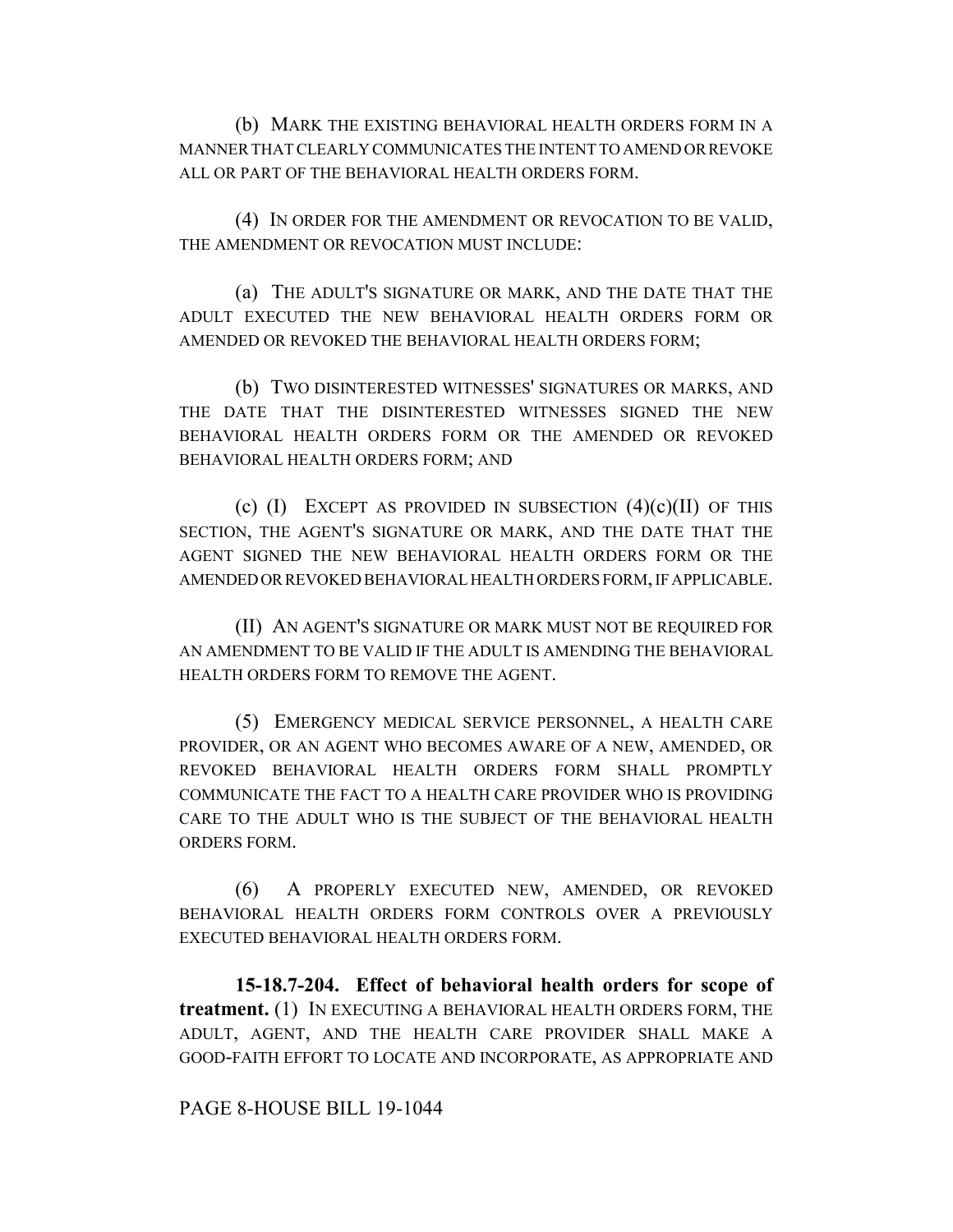DESIRED, THE BEHAVIORAL HEALTH TREATMENT, MEDICATION, AND ALTERNATIVE TREATMENT DECISIONS, PREFERENCES, OR HISTORY DOCUMENTED IN THE ADULT'S BEHAVIORAL HEALTH ORDERS FORM.

(2) EXCEPT AS OTHERWISE PROVIDED IN SUBSECTION (3)(a) OF THIS SECTION, IN CASE OF A CONFLICT BETWEEN A BEHAVIORAL HEALTH ORDERS FORM AND AN ADULT'S ADVANCE MEDICAL DIRECTIVE, THE DOCUMENT MOST RECENTLY EXECUTED CONTROLS FOR THE BEHAVIORAL HEALTH TREATMENT, MEDICATION, OR ALTERNATIVE TREATMENT DECISION OR PREFERENCE AT ISSUE.

(3) NOTWITHSTANDING ANY PROVISION OF THIS PART 2 TO THE CONTRARY:

(a) AN AGENT OR HEALTH CARE PROVIDER MAY NOT REVOKE OR AMEND THE ADULT'S PREVIOUSLY EXECUTED ADVANCE MEDICAL DIRECTIVE REGARDING PROVISION OF ARTIFICIAL NUTRITION OR HYDRATION IF THE DIRECTIVE IS DOCUMENTED IN A DECLARATION EXECUTED BY THE ADULT PURSUANT TO THE "COLORADO MEDICAL TREATMENT DECISION ACT", ARTICLE 18 OF THIS TITLE 15.

(b) AN AGENT MAY NOT REVOKE A PREEXISTING CPR DIRECTIVE UNLESS IT WAS ORIGINALLY EXECUTED BY THE AGENT.

(c) AN AGENT WHO IS A PROXY DECISION-MAKER PURSUANT TO ARTICLE 18.5 OF THIS TITLE 15 MAY AUTHORIZE THE WITHDRAWAL OF ARTIFICIAL NUTRITION OR HYDRATION ONLY IN ACCORDANCE WITH SECTION 15-18.5-103 (6).

**15-18.7-205. Duty to comply with behavioral health orders for scope of treatment - immunity - effect on criminal charges against another person - transferability.** (1) (a) EXCEPT AS OTHERWISE PROVIDED IN THIS SECTION, EMERGENCY MEDICAL SERVICE PERSONNEL, A HEALTH CARE PROVIDER, OR A HEALTH CARE FACILITY SHALL COMPLY WITH AN ADULT'S EXECUTED BEHAVIORAL HEALTH ORDERS FORM THAT:

(I) HAS BEEN EXECUTED IN THIS STATE OR ANOTHER STATE;

(II) IS APPARENT AND IMMEDIATELY AVAILABLE; AND

## PAGE 9-HOUSE BILL 19-1044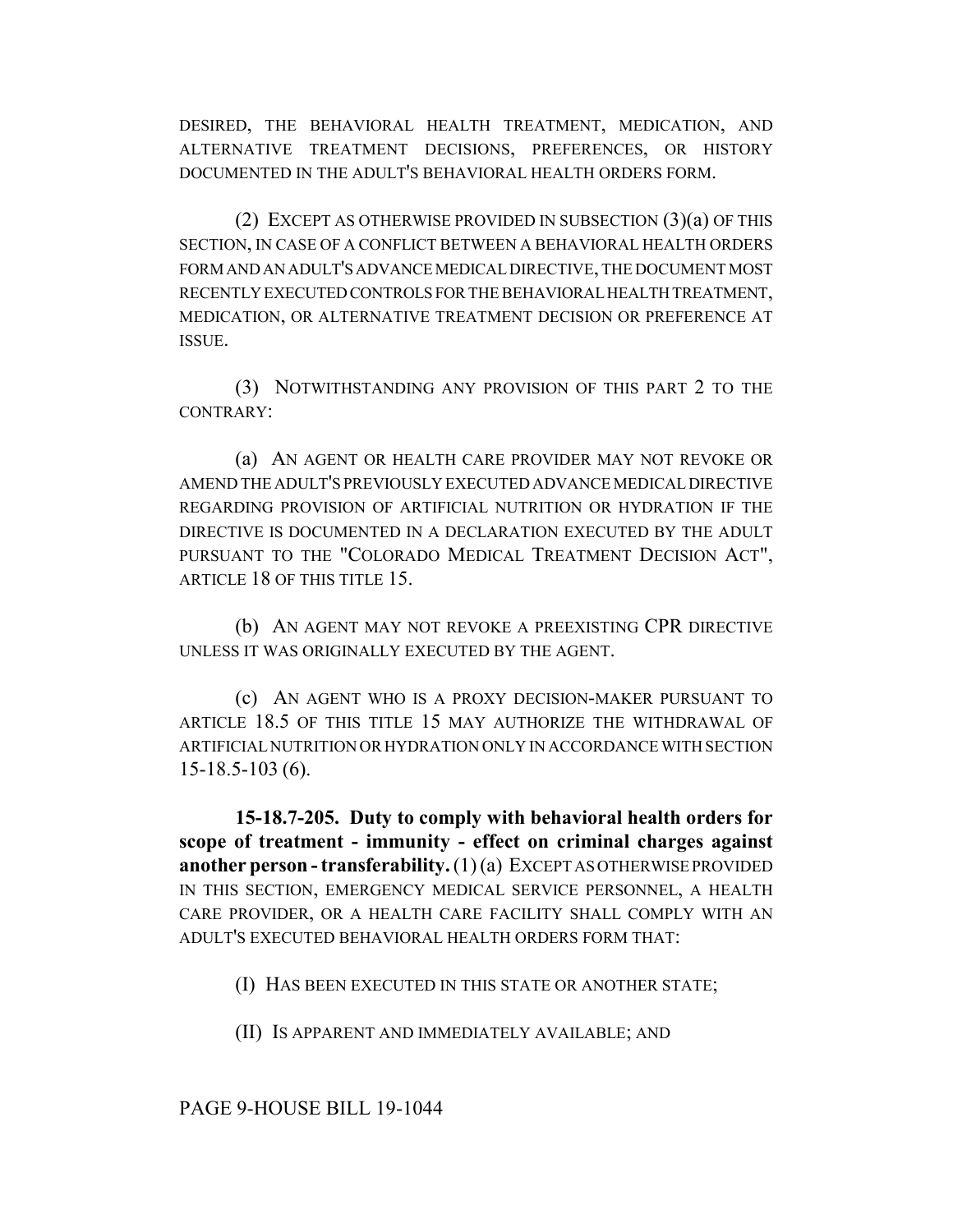(III) REASONABLY SATISFIES THE REQUIREMENTS SPECIFIED IN SECTION 15-18.7-202.

(b) THE EMERGENCY MEDICAL SERVICE PERSONNEL, A HEALTH CARE PROVIDER, OR A HEALTH CARE FACILITY SHALL COMPLY WITH THE BEHAVIORAL HEALTH ORDERS FORM AS REQUIRED BY SUBSECTION  $(1)(a)$  OF THIS SECTION UNLESS THE ADULT'S INSTRUCTION ON THE BEHAVIORAL HEALTH ORDERS FORM WILL CAUSE SUBSTANTIAL HARM TO THE ADULT. IF THE ADULT'S INSTRUCTION ON THE BEHAVIORAL HEALTH ORDERS FORM WILL CAUSE SUBSTANTIAL HARM TO THE ADULT, THE EMERGENCY MEDICAL SERVICE PERSONNEL, HEALTH CARE PROVIDER, OR HEALTH CARE FACILITY SHALL MAKE A GOOD FAITH EFFORT TO CONSULT WITH THE ADULT'S AGENT, IF APPLICABLE, AND OFFER AN ALTERNATIVE COURSE OF TREATMENT.

(c) IN CASE OF A CONFLICT BETWEEN THE ADULT'S BEHAVIORAL HEALTH ORDERS FORM AND THE ADULT'S REQUEST FOR BEHAVIORAL HEALTH TREATMENT, MEDICATION, OR ALTERNATIVE TREATMENT DECISION OR PREFERENCE, THE BEHAVIORAL HEALTH ORDERS FORM CONTROLS FOR THE BEHAVIORAL HEALTH TREATMENT, MEDICATION, OR ALTERNATIVE TREATMENT DECISION OR PREFERENCE AT ISSUE.

(2) EMERGENCY MEDICAL SERVICE PERSONNEL, A HEALTH CARE PROVIDER, A HEALTH CARE FACILITY, OR ANY OTHER PERSON WHO COMPLIES WITH A LEGALLY EXECUTED BEHAVIORAL HEALTH ORDERS FORM THAT IS APPARENT AND IMMEDIATELY AVAILABLE AND THAT HE OR SHE BELIEVES TO BE THE MOST CURRENT VERSION OF THE BEHAVIORAL HEALTH ORDERS FORM IS NOT SUBJECT TO CIVIL OR CRIMINAL LIABILITY OR REGULATORY SANCTION FOR SUCH COMPLIANCE.

(3) COMPLIANCE BY EMERGENCY MEDICAL SERVICE PERSONNEL, A HEALTH CARE PROVIDER, OR A HEALTH CARE FACILITY WITH AN EXECUTED BEHAVIORAL HEALTH ORDERS FORM MUST NOT AFFECT THE CRIMINAL PROSECUTION OF A PERSON OTHERWISE CHARGED WITH THE COMMISSION OF A CRIMINAL ACT.

(4) (a) NOTHING IN THIS PART 2 MODIFIES OR ALTERS ANY GENERALLY ACCEPTED ETHICS, STANDARDS, PROTOCOLS, OR LAWS FOR EMERGENCY MEDICAL PERSONNEL, A HEALTH CARE PROVIDER, OR A HEALTH CARE FACILITY, INCLUDING THE PROVISIONS IN SECTION 15-18.6-108 CONCERNING EUTHANASIA AND MERCY KILLING.

### PAGE 10-HOUSE BILL 19-1044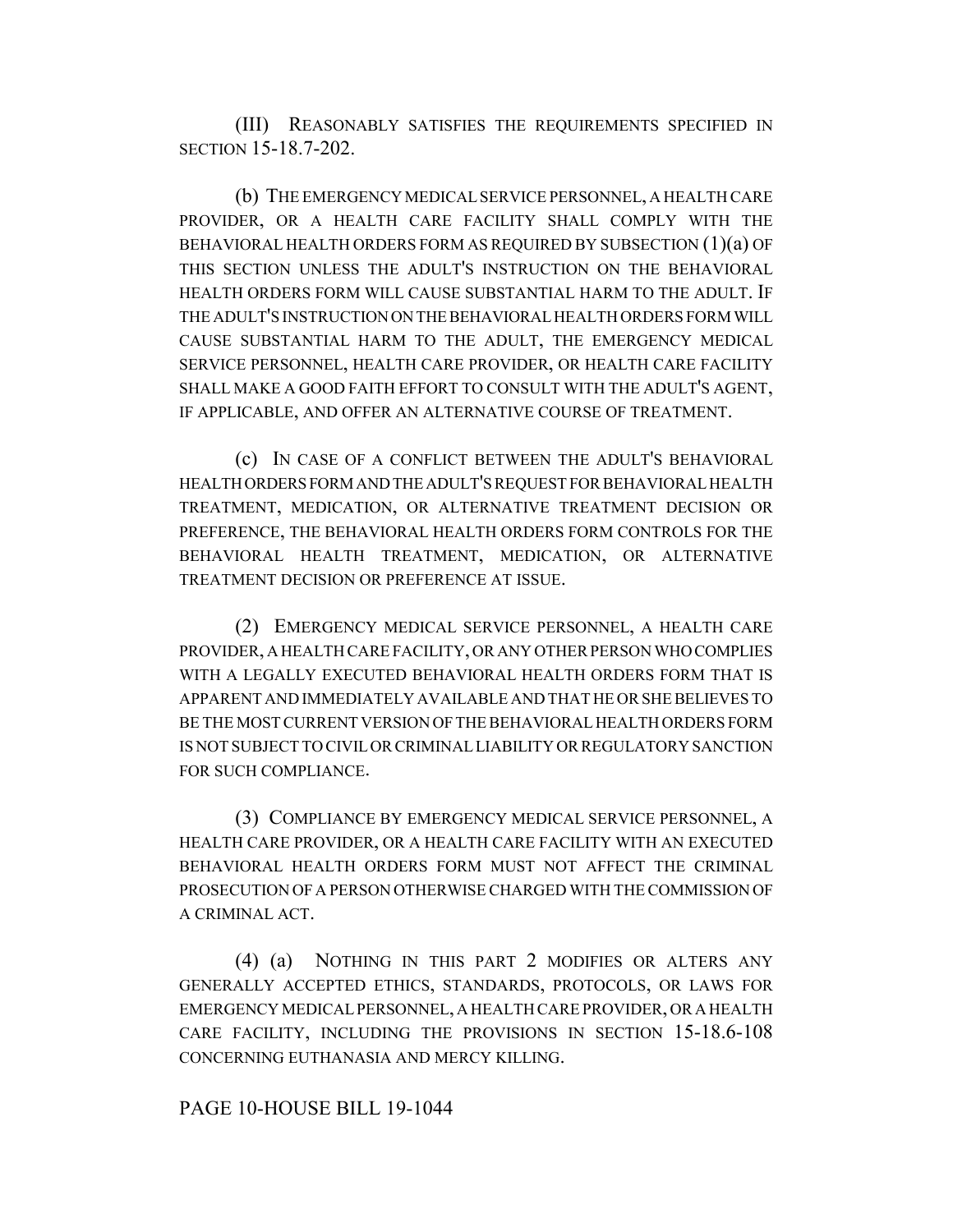(b) A BEHAVIORAL HEALTH ORDERS FORM DOES NOT COMPEL OR AUTHORIZE EMERGENCY MEDICAL SERVICE PERSONNEL, A HEALTH CARE PROVIDER, OR A HEALTH CARE FACILITY TO ADMINISTER BEHAVIORAL HEALTH TREATMENT, MEDICATION, OR ALTERNATIVE TREATMENT THAT IS PROHIBITED BY STATE OR FEDERAL LAW.

(5) IF THE ADULT WHO IS KNOWN TO HAVE PROPERLY EXECUTED AND SIGNED A BEHAVIORAL HEALTH ORDERS FORM IS TRANSFERRED FROM ONE HEALTH CARE FACILITY OR HEALTH CARE PROVIDER TO ANOTHER, THE TRANSFERRING HEALTH CARE FACILITY OR HEALTH CARE PROVIDER SHALL COMMUNICATE THE EXISTENCE OF THE BEHAVIORAL HEALTH ORDERS FORM TO THE RECEIVING HEALTH CARE FACILITY OR HEALTH CARE PROVIDER BEFORE THE TRANSFER. THE TRANSFERRING HEALTH CARE FACILITY OR HEALTH CARE PROVIDER SHALL ENSURE THAT THE BEHAVIORAL HEALTH ORDERS FORM OR A COPY OF THE BEHAVIORAL HEALTH ORDERS FORM ACCOMPANIES THE ADULT UPON ADMISSION TO OR DISCHARGE FROM A HEALTH CARE FACILITY.

(6) (a) NOTHING IN THIS PART 2 ALLOWS AN ADULT TO INCLUDE IN HIS OR HER BEHAVIORAL HEALTH ORDERS FORM AN INSTRUCTION THAT EXEMPTS THE ADULT FROM AN INVOLUNTARY EMERGENCY PROCEDURE OR COMMITMENT AUTHORIZED PURSUANT TO STATE LAW. ANY INSTRUCTION THAT ATTEMPTS TO EXEMPT THE ADULT FROM AN INVOLUNTARY EMERGENCY PROCEDURE OR COMMITMENT AUTHORIZED PURSUANT TO STATE LAW IS VOID.

(b) NOTWITHSTANDING AN INSTRUCTION ON AN ADULT'S BEHAVIORAL HEALTH ORDERS FORM THAT STATES TO EXEMPT THE ADULT FROM AN INVOLUNTARY EMERGENCY PROCEDURE OR COMMITMENT AUTHORIZED PURSUANT TO STATE LAW, ANY PERSON AUTHORIZED TO PERFORM AN INVOLUNTARY EMERGENCY PROCEDURE OR COMMITMENT PURSUANT TO STATE LAW AND WHO COMPLIES WITH THE REQUIREMENTS OF AN INVOLUNTARY EMERGENCY PROCEDURE OR COMMITMENT PURSUANT TO STATE LAW IS NOT SUBJECT TO CIVIL OR CRIMINAL LIABILITY OR REGULATORY SANCTION.

**15-18.7-206. Behavioral health orders for scope of treatment not required for treatment.** A HEALTH CARE FACILITY OR A HEALTH CARE PROVIDER SHALL NOT REQUIRE AN ADULT TO HAVE EXECUTED A BEHAVIORAL HEALTH ORDERS FORM AS A CONDITION OF BEING ADMITTED

### PAGE 11-HOUSE BILL 19-1044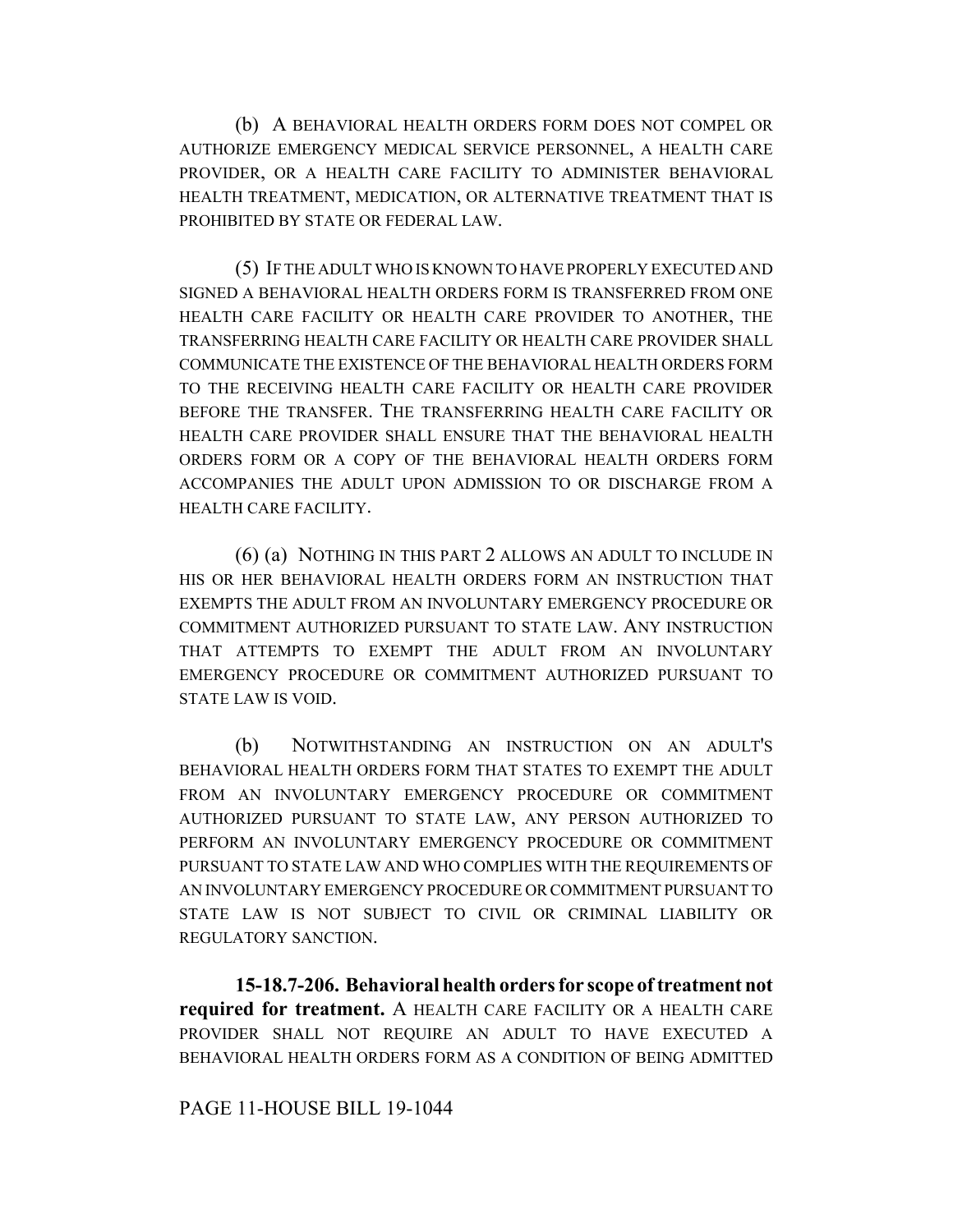TO, OR RECEIVING BEHAVIORAL HEALTH TREATMENT, MEDICATION, OR ALTERNATIVE TREATMENT FROM, THE HEALTH CARE FACILITY OR HEALTH CARE PROVIDER.

**15-18.7-207. Effect of a behavioral health orders for scope of treatment on life or health insurance.** AN INSURER MAY NOT REFUSE TO INSURE, REFUSE TO CONTINUE TO INSURE, OR LIMIT THE AMOUNT, EXTENT, OR KIND OF COVERAGE AVAILABLE FOR LIFE INSURANCE, HEALTH INSURANCE, OR WITHIN AN ANNUITY TO AN INDIVIDUAL, OR CHARGE AN INDIVIDUAL A DIFFERENT RATE FOR THE SAME COVERAGE, SOLELY BECAUSE SUCH INDIVIDUAL EXECUTED A BEHAVIORAL HEALTH ORDERS FORM OR HAS NOT EXECUTED A BEHAVIORAL HEALTH ORDERS FORM. WITH RESPECT TO ALL OTHER CONDITIONS, PERSONS WHO HAVE EXECUTED A BEHAVIORAL HEALTH ORDERS FORM MUST BE SUBJECT TO THE SAME STANDARDS OF SOUND ACTUARIAL PRINCIPLES OR ACTUAL OR REASONABLY ANTICIPATED EXPERIENCE AS ARE PERSONS WHO HAVE NOT EXECUTED A BEHAVIORAL HEALTH ORDERS FORM.

**SECTION 3.** In Colorado Revised Statutes, 15-18.7-102, **amend** the introductory portion as follows:

**15-18.7-102. Definitions.** As used in this article PART 1, unless the context otherwise requires:

**SECTION 4.** In Colorado Revised Statutes, 15-18.7-104, **amend**  $(6)(a)$  as follows:

**15-18.7-104. Duty to comply with medical orders for scope of treatment form - immunity - effect on criminal charges against another person - transferability.** (6) (a) Nothing in this article PART 1 shall be construed to modify or alter any generally accepted ethics, standards, protocols, or laws for the practice of medicine or nursing, including the provisions in section 15-18.6-108 concerning euthanasia and mercy killing.

**SECTION 5.** In Colorado Revised Statutes, **amend** 15-18.7-109 as follows:

**15-18.7-109. Effect of a medical orders for scope of treatment form on life or health insurance.** Neither a medical orders for scope of treatment form nor the failure of an adult to execute a medical orders for

PAGE 12-HOUSE BILL 19-1044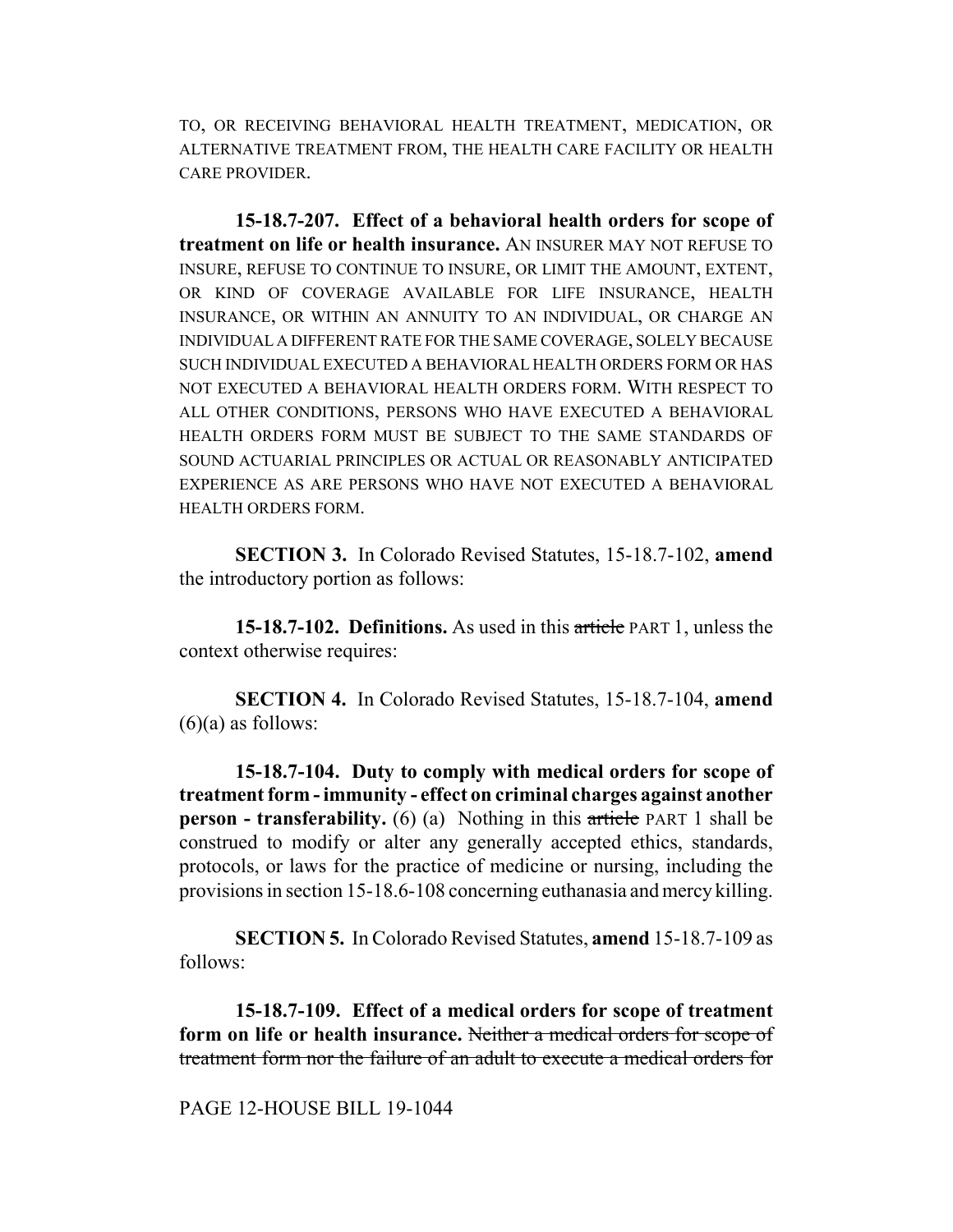scope of treatment form shall affect, impair, or modify a contract of life or health insurance or an annuity or be the basis for a delay in issuing or refusal to issue an annuity or policy of life or health insurance or for any increase of a premium therefor AN INSURER MAY NOT REFUSE TO INSURE, REFUSE TO CONTINUE TO INSURE, OR LIMIT THE AMOUNT, EXTENT, OR KIND OF COVERAGE AVAILABLE FOR LIFE INSURANCE, HEALTH INSURANCE, OR WITHIN AN ANNUITY TO AN INDIVIDUAL, OR CHARGE AN INDIVIDUAL A DIFFERENT RATE FOR THE SAME COVERAGE, SOLELY BECAUSE SUCH INDIVIDUAL EXECUTED A MEDICAL ORDERS FOR SCOPE OF TREATMENT FORM OR HAS NOT EXECUTED A MEDICAL ORDERS FOR SCOPE OF TREATMENT FORM. WITH RESPECT TO ALL OTHER CONDITIONS, PERSONS WHO HAVE EXECUTED A MEDICAL ORDERS FOR SCOPE OF TREATMENT FORM MUST BE SUBJECT TO THE SAME STANDARDS OF SOUND ACTUARIAL PRINCIPLES OR ACTUAL OR REASONABLY ANTICIPATED EXPERIENCE AS ARE PERSONS WHO HAVE NOT EXECUTED A MEDICAL ORDERS FOR SCOPE OF TREATMENT FORM.

**SECTION 6. Act subject to petition - effective date.** This act takes effect at 12:01 a.m. on the day following the expiration of the ninety-day period after final adjournment of the general assembly (August 2, 2019, if adjournment sine die is on May 3, 2019); except that, if a referendum petition is filed pursuant to section 1 (3) of article V of the state constitution against this act or an item, section, or part of this act within such period, then the act, item, section, or part will not take effect unless